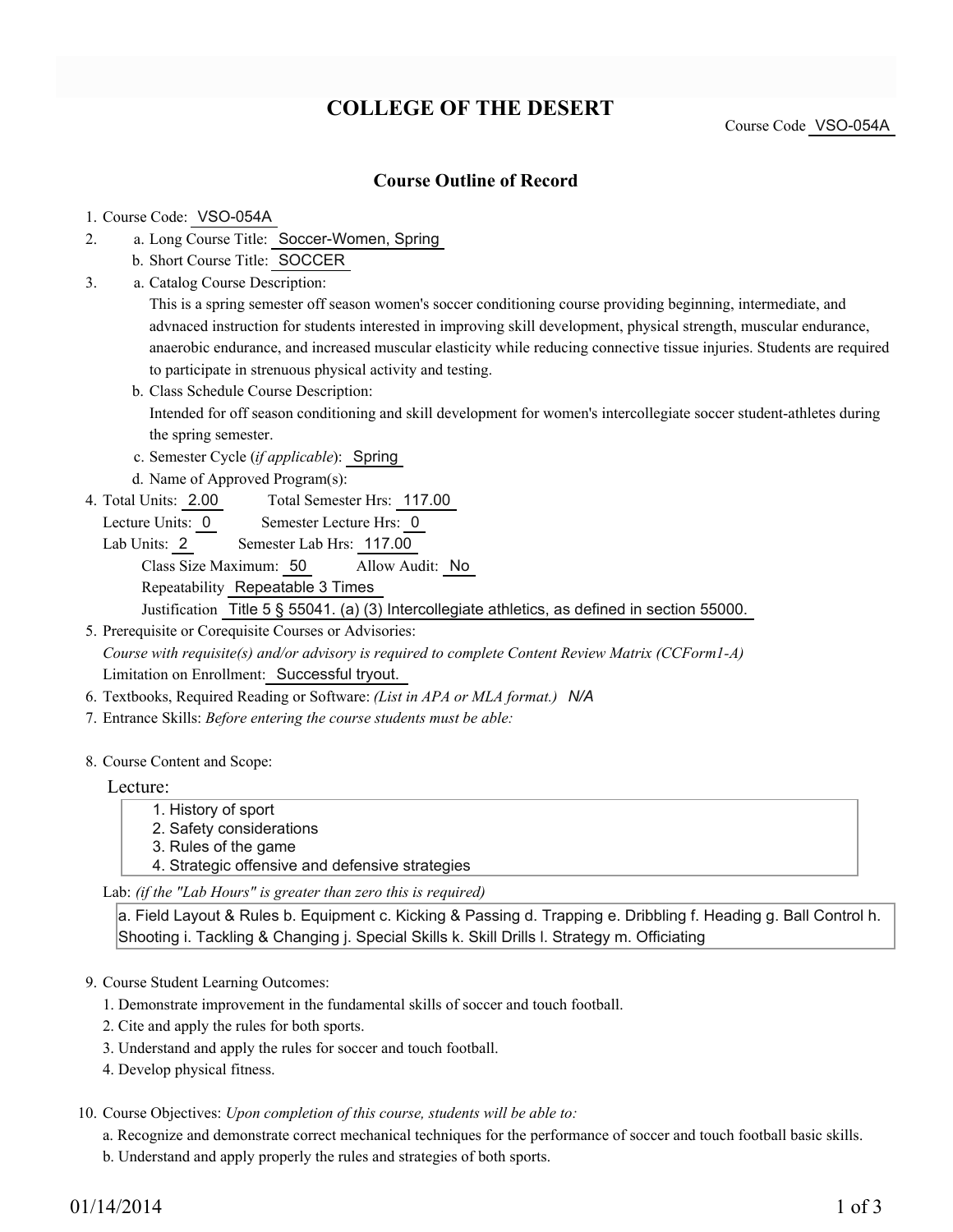## VSO 054A-Soccer-Women, Spring

- c. Develop an appreciation for each sport.
- d. Demonstrate an understanding of safety and injury prevention.
- e. Demonstrate character and sportsmanship.
- f. Demonstrate an improved physical fitness level.
- Methods of Instruction: *(Integration: Elements should validate parallel course outline elements)* 11.
	- a. Demonstration, Repetition/Practice
	- b. Discussion

c. Lecture

Other Methods:

Guest speakers. Student reports. Audio/visual presentations.

12. Assignments: (List samples of specific activities/assignments students are expected to complete both in and outside of class.) In Class Hours: 117.00

Outside Class Hours: 0

-

a. In-class Assignments

a. Skill practice. b. Viewing and analysis of videos and contests on TV.

- b. Out-of-class Assignments
- 13. Methods of Evaluating Student Progress: The student will demonstrate proficiency by:
	- Field/physical activity observations
	- Group activity participation/observation
	- Student participation/contribution

14. Methods of Evaluating: Additional Assesment Information:

a. Demonstrating basic soccer ball-handling techniques b. Participation

- 15. Need/Purpose/Rationale -- All courses must meet one or more CCC missions.
	- PO-GE C5 Personal Growth and Development

Exhibit habits of intellectual exploration, personal responsibility, and well being.

IO - Personal and Professional Development

Demonstrate an understanding of ethical issues to make sound judgments and decisions.

16. Comparable Transfer Course

| <b>University System</b>                                     | <b>Campus</b>      | <b>Course Number</b> | <b>Course Title</b>  | <b>Catalog Year</b> |  |
|--------------------------------------------------------------|--------------------|----------------------|----------------------|---------------------|--|
| 17. Special Materials and/or Equipment Required of Students: |                    |                      |                      |                     |  |
| 18. Materials Fees:                                          | Required Material? |                      |                      |                     |  |
| <b>Material or Item</b>                                      |                    |                      | <b>Cost Per Unit</b> | <b>Total Cost</b>   |  |

19. Provide Reasons for the Substantial Modifications or New Course:

Student athletes need to be prepared to meet the demands of the sport. Off season conditioning courses have been shown to improve the overall conditioning and readiness of student athletes and help in the prevention of injury.

- a. Cross-Listed Course *(Enter Course Code)*: *N/A* b. Replacement Course *(Enter original Course Code)*: *N/A* 20.
- 21. Grading Method *(choose one)*: Letter Grade Only